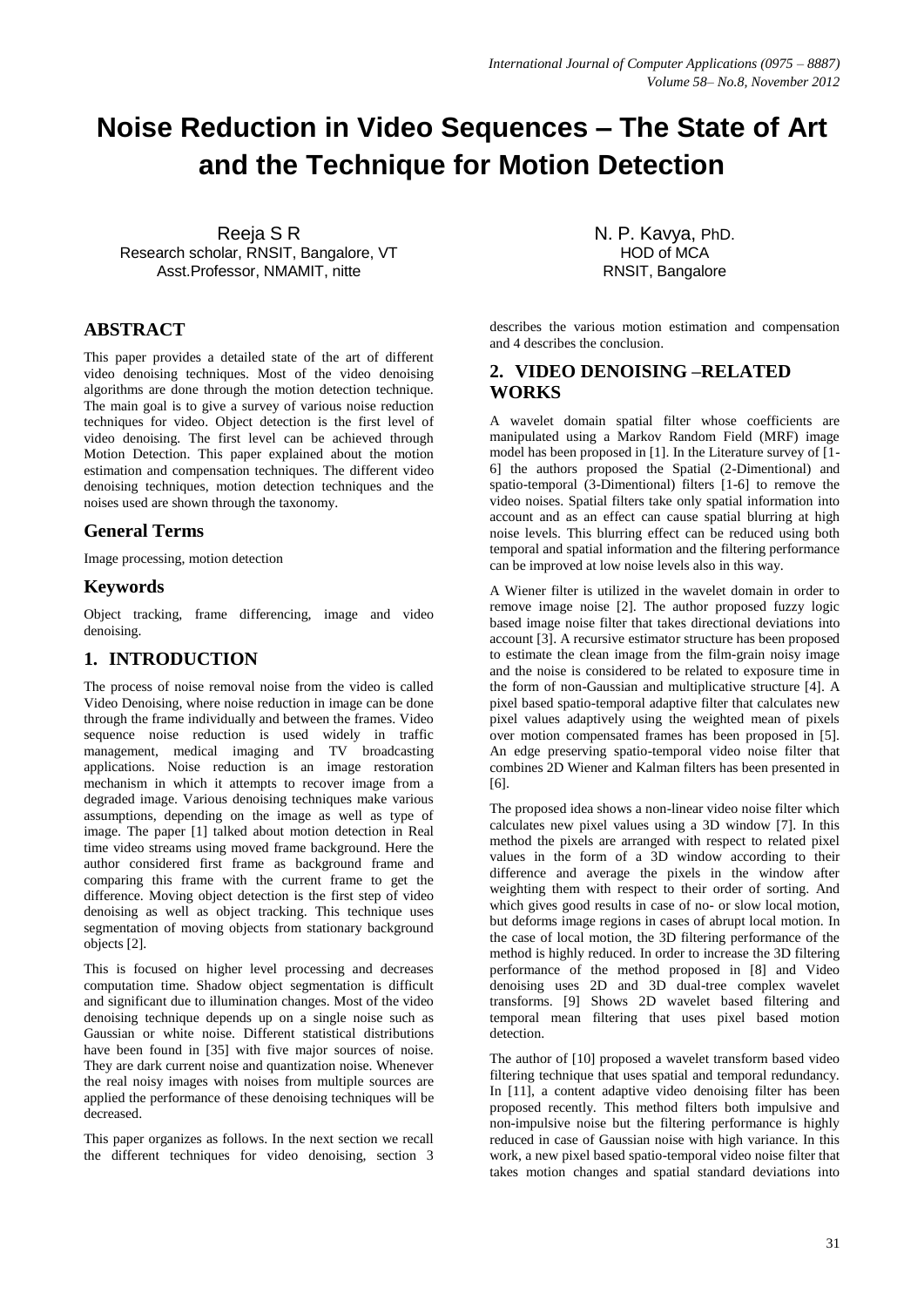account is proposed. The main objective of this paper is compressing the noise in archive video to produce a high visual quality for archive videos. [12] Propose hidden markov tree modeling for wavelet coeffient and provide high CPSNR, good quality and removes color artifacts while preserving edges. In [13] spatio-temporal filtering is used for film restoration, which provides good PSNR and Visual results.

The proposed technique shows [14] efficient and accurate wavelet based noise estimation method for white Gaussian noise in video sequences. Instead of motion estimation step, the surfacelet transform provides motion selective subband decomposition for video signals and it is low redundancy [15]. In the proposal [16] explains spatio- temporal predictive search block matching which provide reasonable computational cost and subjective visual quality. [17] Uses effective improvement on the OSA method in both 2 and 3D. Super resolution algorithm is not dependent on explicit motion estimation [18], provides artifacts free and high quality images. [19] Is obtained based on an efficient quad tree decomposition of the learned dictionary and overlapping image patches.

The result shows the comparison between DWT and Dual Tree complex wavelet transforms [20]. Author developed greedy basis selection algorithm for ADDWP, which has lower computational complexity [21] as well as boundary extension method can be used to improve the quality of the first and last served frames. Bilateral filtering can be decomposed into a number of constant time spatial filters [22]. The main advantages are higher PSNR, Faster because of parallel implementation, and small memory footprint that is two percentages. Video sequences are considered as volume rather than a sequence of frames and not require any motion estimation [23]. Inpainting technique is flexible but time consuming which provides filling in the missing part of the video with the most appropriate data. Removing serious mixed noise from the video data and the mixed noises are Gaussian and impulse noise [24].

The low complexity method is [25] because reusing motion estimation resources from the video coding module for video denoising. [26] Provide data parallel, deeply multithreaded cores and high memory bandwidth. Video's can be denoised by the use of motion compensation that is without detecting the motion [27], which can be done through the correlation of neighboring frames that means selective block matching technique. In this paper white Gaussian noise is considered. So complexity is reduced but the quality of the image is normal. [28] Describes the motion estimation technique can be done through optical flow method and which is integrated with nonlocal means frame work with noise level estimation. In this paper, [29] present a new patch-based video denoising algorithm capable of removing serious mixed noise from the video data. By grouping similar patches in both spatial and temporal domain, formulate the problem of removing mixed noise as a low-rank matrix completion problem, which leads to a denoising scheme without strong assumptions on the statistical properties of noise. Many recent developed methods are present to solve the problem effectively. The robustness and effectiveness of our proposed denoising algorithm on removing mixed noise, e.g. heavy Gaussian noise mixed with impulsive noise.

The proposed idea of [31] uses spatiotemporal color filtering, nonlocal mean filtering for video denoising and for the color prediction the author uses inter frame and inter color prediction technique. [32] Shows 3D discrete cosine transform technique which can be used for real time video denoising. The author [33] gives detailed survey for video denoising and he used kalman filter and dynamic nonlocal mean algorithm for video denoising, which shows in real time the recursive algorithms are easy to realize. [34] Explains the video denoising can be done in openMP parallel processor to reduce the denoising time and the complexity. The noise considered is Gaussian white noise for denoising [35]. [36] Uses motion vector to detect the motion but the computational complexity is more. The author [37] says on about the combination of inter frame and inter prediction for color videos and shows the different color video denoising technique. The proposed technique [38] shows the quaternion vector filter for video denoising. But the author [39] says video denoising can be done efficiently through discrete complex wavelet transform. The [40-46] considered salt pepper impulse noise and 95% quality received. In this paper [41-42] the author applied new technique as recursive video denoising using multi hypothesis. [43-45] Denoising is done through spatio temporal and DWT for Gaussian scale mixture. [44] Says color denoising can be done through demosaicking after the video denoising. [47] Shows the video denoising is applied to the digital TV.

The proposed technique gives new technique for video denoising that is poly view fusion like front, top and side views are considered for denoising using 2D approach. The various video denoising technique used are shown in the taxonomy of fig.1.Where MHMCF-multi hypothesis motion compensated spatial filter, NLSBP- nonlocal sparsity based priori, STGSM-spatio temporal Gaussian scale mixture, LPAICI-local polynomial approximation and intersection of confidence interval, and 3DSTP- 3d spatio temporal patches. The various motion detection techniques which used are shown in fig.2.Where STA3DKF–spatiotemporal adaptive 3d kalman filter, MCW – motion compensated wavelet filter, WF- wiener filter, GF – Gaussian filter, MHMCF - multi hypothesis motion compensated spatial filter, BF –box filter, STLMMSEF – spatio temporal linear minimization mean square error filter, OSTA- optimal space time adaptation, SCBF – Self Cross Bilateral filter and AWAF- adaptive weighted averaging filter. Different noises which have been used are shown in fig.3. The ability to process a sequence in real time is dependent on three key factors: The speed of the algorithm, the frame rate required and the number of pixels. While considering all the above factors the real time video denoising can be done.

## **3. MOTION ESTIMATION AND MOTION COMPENSATION**

By the use of recursive temporal filtering motion estimation enables us to fuse images and then reconstruct a high resolution image. Depend up on the size of the image; we have to decide the motion estimation technique. With a simple motion model very difficult to estimate motions. In this the simplest motion model is used, translational motion. But this motion technique will not be always valid.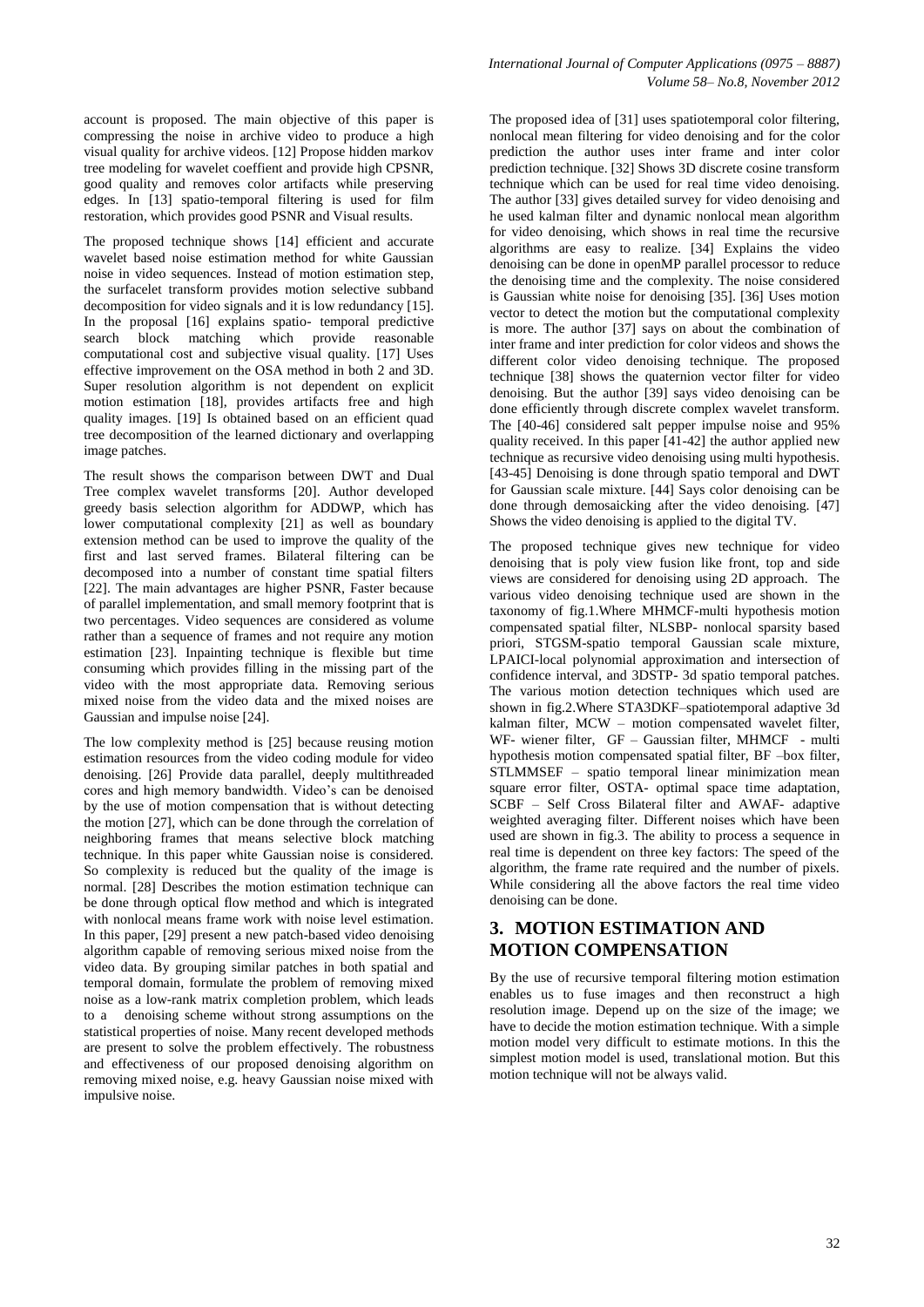

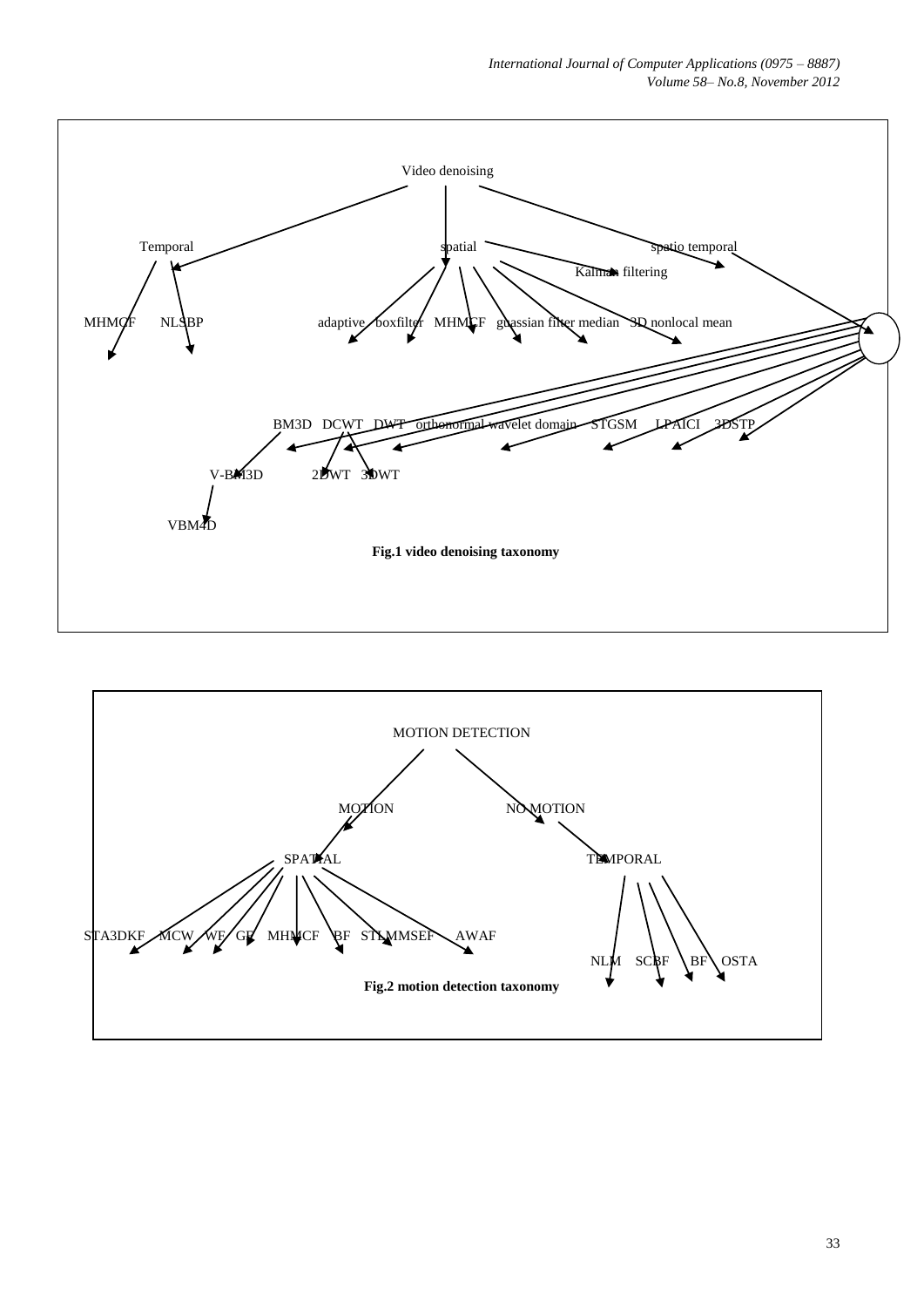*International Journal of Computer Applications (0975 – 8887) Volume 58– No.8, November 2012*



## **3.1 Motion estimation**

Motion estimation is a partial redundancy between the neighboring frames. The selected frames are the reference frame and the subsequent frames are compared with the reference frame. The current frame contain current block and the reference frame contain the candidate block which is shown in fig.4. First step for motion estimation is to find the motion vector. Motion vector of each block is compared with the reference frame to get the motion compensation.



#### **Fig.4 block matching**

#### **3.2 Image Segmentation and compensation**

For large images estimation of motion is difficult. By the use of motion compensation for every frame two error frames are generated. They are combined and then segment the images into small pieces and estimate the motions for each piece to overcome this difficulty. Consider the below methods for segmentation.

### *3.2.1 Fixed block base*

The simplest segmentation method is fixed block base. In this method, segment two frames (past and current frame/future frame) into a collection of fixed-size blocks in the same way, and then motion can be estimated between every pair of corresponding blocks of the past and current frames. Depend up on the block size motion will be estimated accurately but the local estimation becomes more difficult and unstable.

#### *3.2.2 Object or texture base*

Around the border areas of object or tetures have motion flow occlusions. This is the way to segment the images and then estimate the corresponding segments between the past and current/future frames.

#### *3.2.3 Motion base*

This is the most difficult method because the motion flow occlusions do not suitable for all the objects' borders. Motion estimation is difficult for larger segments. But the motion based segmentation method detects the occlusions and segment the images. High quality image is the result.

## **3.3 Motion Models**

For the successful motion estimation motion models important. For unknown motion translational models are not flexible. To reduce the size, use some parametric fit. Due to small optical flow the estimation becomes unstable. Another way to proceed is to use affine or projective linear parametric motion models.

## **4. EXPERIMENTAL RESULT**

The experimental result of salesman shows 3DSTP is performing very good for  $\sigma=15$  and  $\sigma=20$ . The comparison table shows the details, which is in table 1.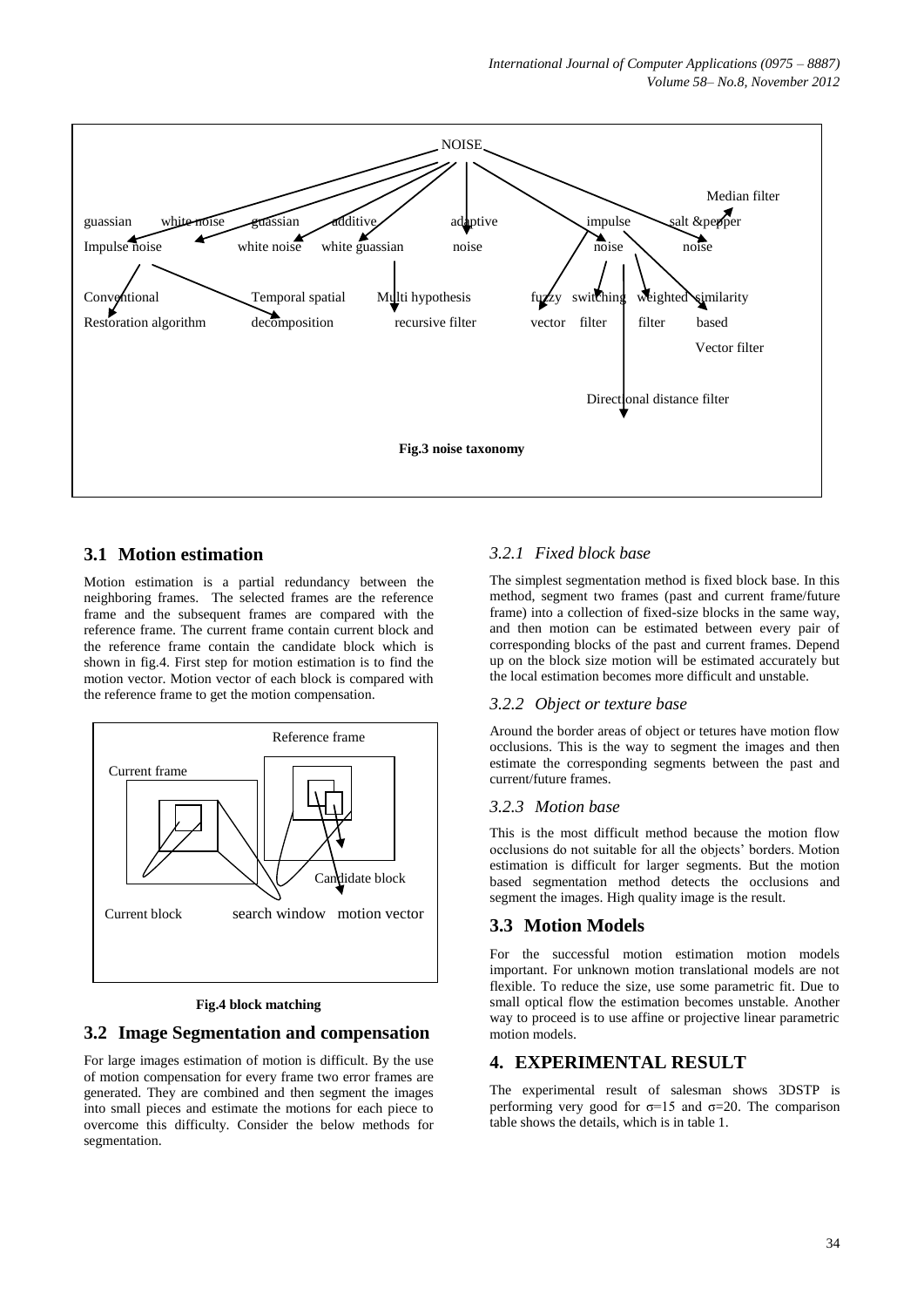| Salesman                     |                    |                        |
|------------------------------|--------------------|------------------------|
| Technique used               | $\sigma$ 15        | $\sigma$ <sup>20</sup> |
| <b>MHMCF</b>                 | 31.16              | 27.64                  |
| <b>NLMC</b>                  | 32.12              | 29.03                  |
| <b>DNLM</b>                  | 35.22              | 32.73                  |
| <b>DCWT</b>                  | 23.19              | 25.12                  |
| <b>STA</b>                   | 35.13              | 32.60                  |
| <b>STGSM</b>                 | 33.97              | 30.66                  |
| <b>DWT</b>                   |                    | 33.25                  |
| 2DWT                         |                    | 29.92                  |
| 3DWT                         |                    | 29.35                  |
| WF                           |                    | 37.508                 |
| <b>MCW</b>                   | $\overline{31.00}$ | 30.8                   |
| VBM3D                        | 40.44              | 36.07                  |
| VBM <sub>4</sub> D           | 41.00              | 37.01                  |
| 3DSTP                        | 39.26              | 36.35                  |
| <b>KNN</b>                   | $\overline{a}$     | 32.5                   |
| Orthogonal<br>wavelet domain | 31.71              | 30.16                  |
| <b>LPAICI</b>                | 32.4               | 32.1                   |
| <b>GF</b>                    | 34.73              | 24.60                  |
| <b>STLMMSEF</b>              | 26.49              | 21.04                  |
| <b>OSTA</b>                  | 33.89              | 33.66                  |
| <b>AWAF</b>                  | 33.78              | 32.51                  |

**Table.1.comparison table of salesman for σ15 and σ20**

## **5. CONCLUSIONS**

Video signals are often contaminated during acquisition and transmission. Video denoising is the process of removing such distortions from a video signal [30]. The present techniques are very slow on processing and quality of Denoising is very poor for any real time applications like video conferencing and medical diagnosis. This research work is focused on proposing the methodologies for video denoising which is automatic, computationally lightweight and real time. In this paper, we have presented different methods and challenges of video denoising.

## **6. REFERENCES**

- [1] Malfait M, Roose D, Wavelet Based Image Denoising Using a Markov Random Field a Priori Model, IEEE Transaction on Image Processing, Vol. 6, No. 4, (1997) 549-565.
- [2] Kazubek M,Wavelet Domain Image Denoising by Thresholding and Wiener Filtering, IEEE Signal Processing, Vol. 10, No. 11, (2003) 324-326.
- [3] Van De Ville D, Van der Weken D ,Nachtegael M, Kerre E. E., Philips W., and Lemahieu I, Noise Reduction by Fuzzy Image Filtering, IEEE Transaction on Fuzzy Systems, Vol. 11, No. 4, (2003) 429-436.
- [4] Sadhar S. I., and Rajagopalan A. N, Image Estimation in Film-Grain Noise, IEEE Signal Processing Letters, Vol. 12, No. 3, (2005) 238-241.
- [5] Ozkan M. K., Sezan I., and Tekalp A. M, Adaptive Motion Compensated Filtering of Noisy Image Sequences, IEEE Transaction on Circuits and Systems for Video Technology, Vol.3, No. 4, (1993) 277-290.
- [6] Dugad R., and Ajuha N., "Video Denoising by Combining Kalman and Wiener Estimates", IEEE International Conference on Image Processing, Kobe, Japan, 4, (1999) 152-161.
- [7] Zlokolica V., Philips W., Van De Ville D, A New Non-Linear Filter for Video Processing, 3rd IEEE Benelux SPS-2002, Leuven, Belgium, (2002) 13-16.
- [8] Selesnick I. W., and Li K. Y, "Video Denoising Using 2d and 3d Dual-Tree Complex Wavelet Transforms", In Wavelet Applications in Signal and Image Processing (SPIE 5207), San Diego, 5207, (2003) 607-618.
- [9] Pizurica A, Zlokolica V, Philips W, Combined Wavelet Domain and Temporal Video Denoising, IEEE Conference on Advanced Video and Signal Based Surveillance (AVSS2003), (2003) page 334-341.
- [10] Gupta N, Swamy M. N. S, and Plotkin E. I, Low-Complexity Video Noise Reduction in Wavelet Domain, IEEE 6th Workshop on Multimedia Signal Processing, (2004) 239-242.
- [11] Chan T.-W, Au O. C, Chong T. S, and Chau W.S,A Novel Content-Adaptive Video Denoising Filter, IEEE ICASSP, Philadelphia, PA, USA, Vol. 2, (2005) 649- 652.
- [12] Nai-Xiang Lian, Vitali Zagorodnov and Yap Peng Tan, "Video denoising using vector estimation of wavelet coefficients", IEEE 2006, ISCAS2006.
- [13] M Kermal Gullu, Oguzhan urhan and Sarp Eeturk, "Pixel domain spatio-temporal denoising for archive videos", ISCIS 2006, springer-Verlag Berlin Heidelberg 2006
- [14] Vladimir Zlokolica, Aleksandra Pizurica, Wilfried Philips, Noise estimation for video processing based on saptio temporal gradients, IEEE signal processing letters,Vol.13, No.6, june 2006.
- [15] Yue Lu And Minh N. Do, "video processing using 3D surfacelet transform", Urbana IL 61801, USA, 2006.
- [16] Kostadin Dabov, Alessandro Foi and Karen Egiazarian, "video denoising by sparse 3D transform-domain collaborative filtering", EUSIPCO 2007, Poland, Sep. 3- 7,2007.
- [17] Hae Jong Seo and Peyman Milanfar, "video denoising using higher order optimal space-time adaptation", ICASSP 2008,I EEE 2008.
- [18] Matan Protter,Michael Elad, Hiroyuki Takeda, and Peyman Milanfar, "Generalizing the nonlocal- means to super resolution Reconstructio", IEEE transaction on image processing, Volume18, Number1,Jan 2009.
- [19] JulienMairal, GuillermoSapiro, MichaelElad, Learning multiscale sparse representation for image and video restoration, IMA Preprint Series of 2168.
- [20] Rasha Orhan Mahmoud and Mahmoud T. Faheem, Comparison between DWT and Dual Tree Complex